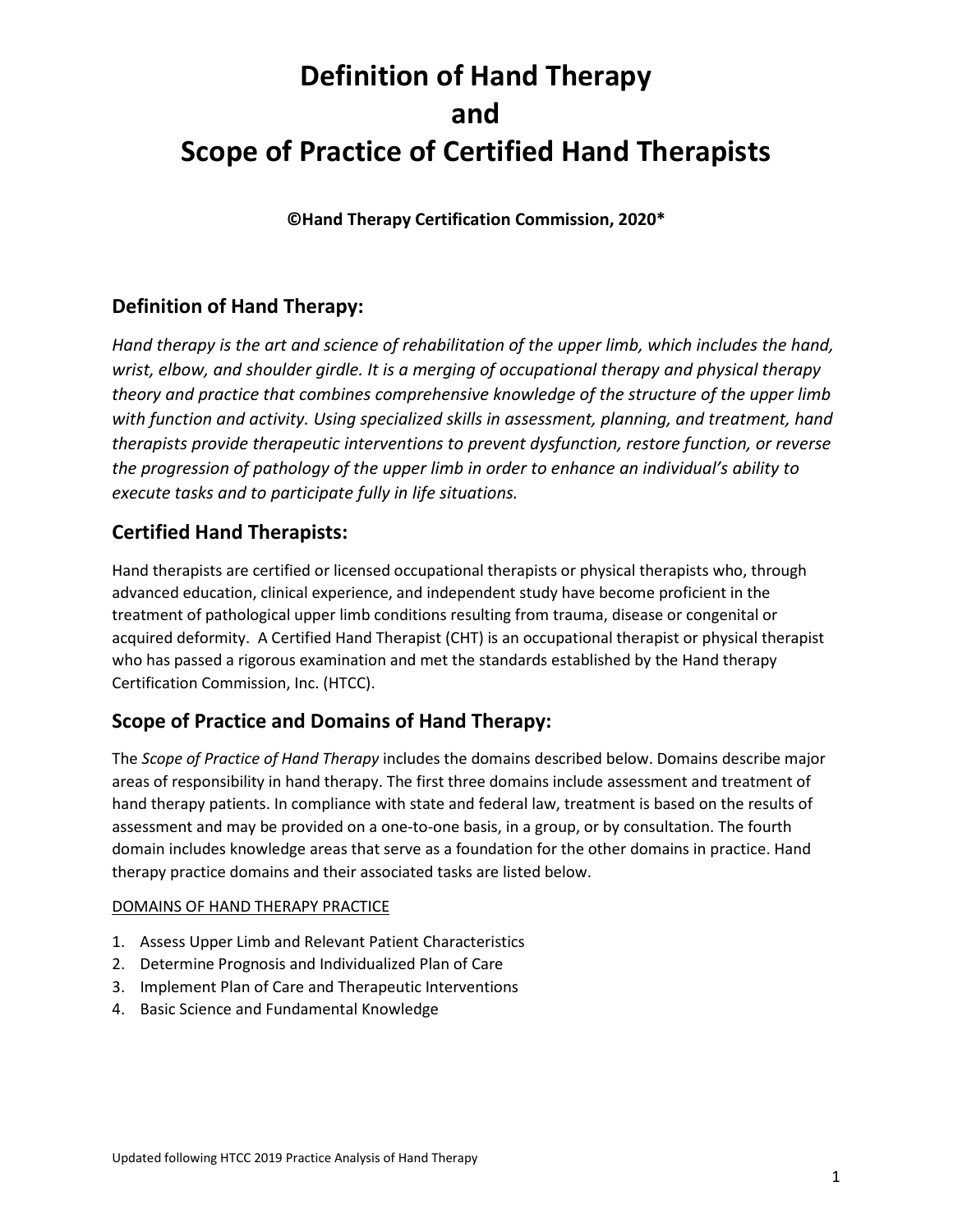**©Hand Therapy Certification Commission, 2020\***

#### **Domain 1: Assess Upper Limb and Relevant Patient Characteristics**

- Review medical, surgical, pharmacologic, imaging, neurodiagnostic history and co-morbidities
- Conduct patient, family, and caregiver interviews pertaining to hand therapy needs
- Perform an upper limb screen and systems review
- Select, perform and interpret assessment of: accessory motions, activities of daily living, dexterity and coordination, edema and swelling, function, functional capacity and work site, muscle function, pain, patient-reported outcomes, posture, joint range of motion, sensibility, special signs and tests of the upper extremity, strength, sympathetic status, tightness, vascular status, and wounds
- Interpret examination findings based on basic science, fundamental knowledge, and knowledge of conditions of the upper limb to diagnose, validate the diagnosis, and to consider differential diagnosis
- Assess the need for orthotic or prosthetic intervention
- Identify complications associated with medical condition(s)

#### **Domain 2: Determine Prognosis and Individualized Plan of Care**

- Determine prognosis, rehabilitation potential, and expected functional outcomes and timeframe based on condition, medical, or surgical management and planned interventions
- Establish goals specific to the assessment
- Interpret data considering complications and contraindications to select interventions for the patient: adaptive and assistive devices, edema management, ergonomics, joint protection and energy conservation, manual therapy, modalities, neuromuscular reeducation, orthotics, pain management, posture and positioning, prosthetics, scar management, self-care and home management, sensory re-education and desensitization, therapeutic activity, therapeutic exercise, work conditioning and return-to-work programs, wound care and management
- Establish an individualized plan of care based on hand and upper extremity treatment guidelines and medical or surgical management by integrating basic science, fundamental knowledge, best clinical evidence, clinical experience, and patient goals
- Recognize the need to consult with or refer to other health care professionals
- Modify the plan of care based on reassessment, outcomes, and patient characteristics
- Formulate a recommendation about readiness to return to life or work activities and for discharge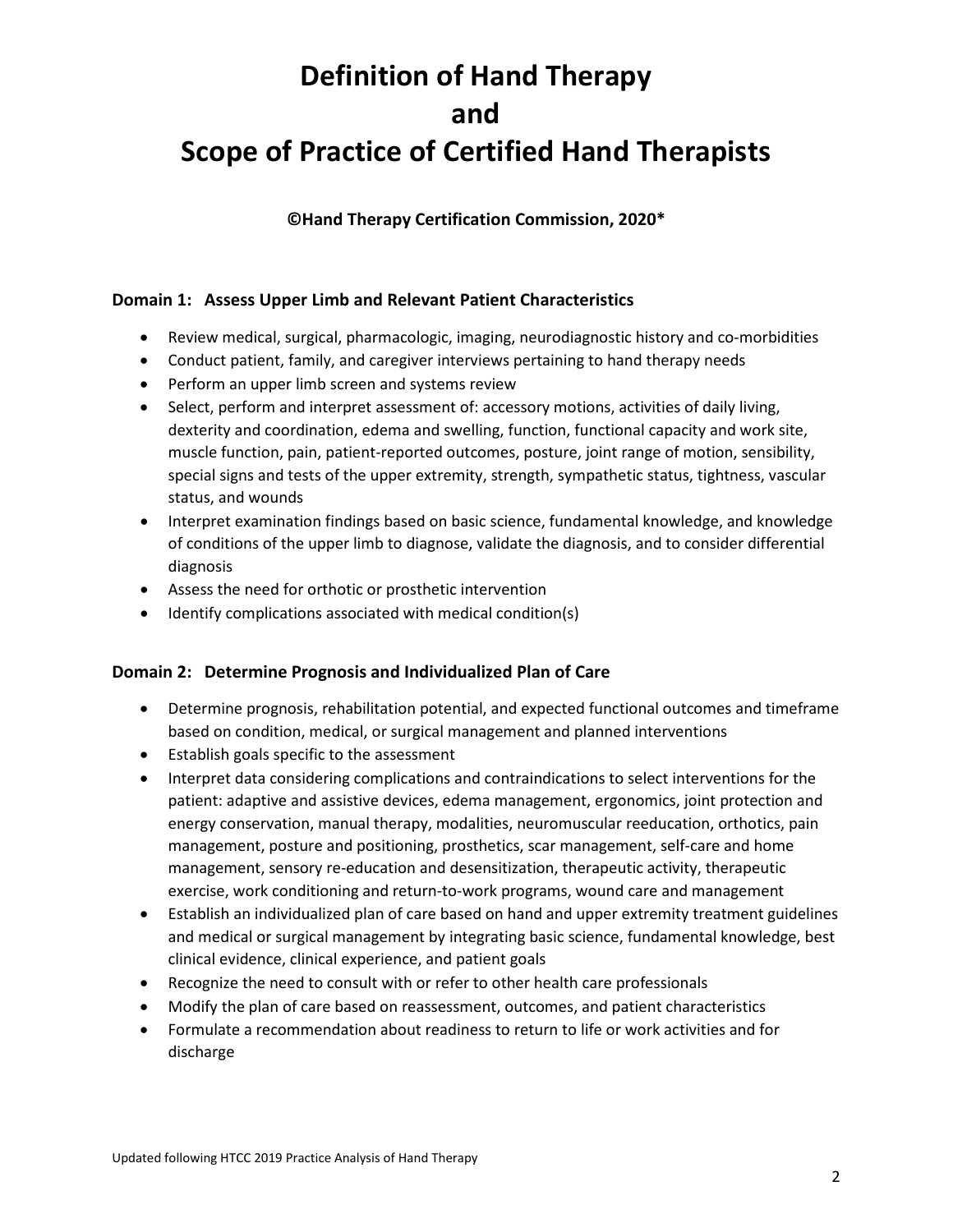**©Hand Therapy Certification Commission, 2020\***

#### **Domain 3: Implement Plan of Care and Therapeutic Interventions**

Implement and modify therapeutic interventions, including, but not limited to adaptive and assistive devices, edema management, ergonomics, joint protection and energy conservation, manual therapy, modalities, neuromuscular reeducation, orthotics, pain management, posture and positioning, prosthetics, scar management, self-care and home management, sensory re-education and desensitization, therapeutic activity, therapeutic exercise, work conditioning and return-to-work programs, and wound care and management.

#### **Domain 4: Basic Science and Fundamental Knowledge**

- The foundation of the practice of hand therapy is comprehensive understanding of:
	- o Surface anatomy of the upper limb
	- o Anatomy and physiology of connective tissue and the integumentary, skeletal, muscular, nervous, vascular, and lymphatic systems
	- o Age-specific upper limb function
	- o Kinesiology and biomechanics relative to the upper limb
	- o Pathomechanics and pathophysiology relative to the upper limb
	- $\circ$  Etiology and pathology of medical conditions that may manifest with signs or symptoms in the hand or upper limb
	- o Histology of bone and soft tissue healing and repair
	- o Physiology and psychology of pain
	- $\circ$  Properties of heat, water, light, electricity, and sound as they apply to physical agent modalities and electrodiagnostic tools
	- o Psychological reactions to impairment
	- o Research design and statistics
	- o Principles of evidence-based practice
	- o Physical properties of orthotic and prosthetic materials
- Knowledge areas related to *assess*, *plan* and *implement* domains require comprehensive understanding of:
	- o Communication techniques and principles
	- o Posture and its effects on the upper limb
	- o Differential diagnosis
	- $\circ$  Surgical, non-surgical, and medical management of conditions of the hand or upper limb including expected outcomes and complications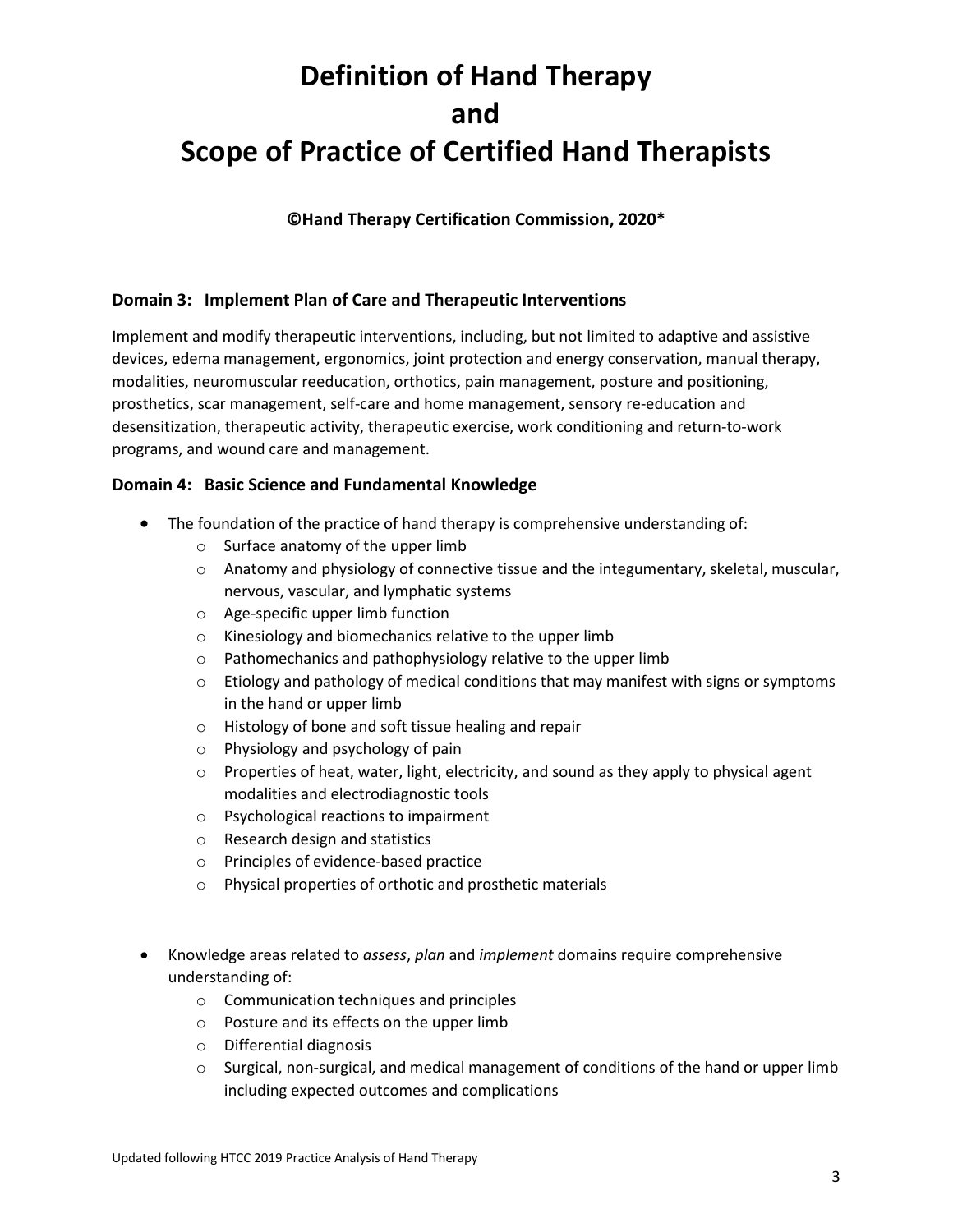# **Definition of Hand Therapy and**

### **Scope of Practice of Certified Hand Therapists**

#### **©Hand Therapy Certification Commission, 2020\***

- o Post-surgical, non-surgical, medical and therapeutic intervention guidelines and protocols
- o Assessment tools, tests, and measures and their psychometric properties
- o Pharmacology as it relates to the scope of hand therapy practice
- o Diagnostic imaging of the upper limb
- o Electrodiagnostics of the upper limb
- o Anticipated outcomes of medical and/or therapeutic intervention
- o Anticipated physiological and psychological effects of therapeutic interventions
- o Rationale, indications, precautions, and contraindications for interventions
- o Therapeutic interventions (methods, techniques and tools)
- o Concepts and principles of orthotic devices, prosthetic devices, and ergonomics